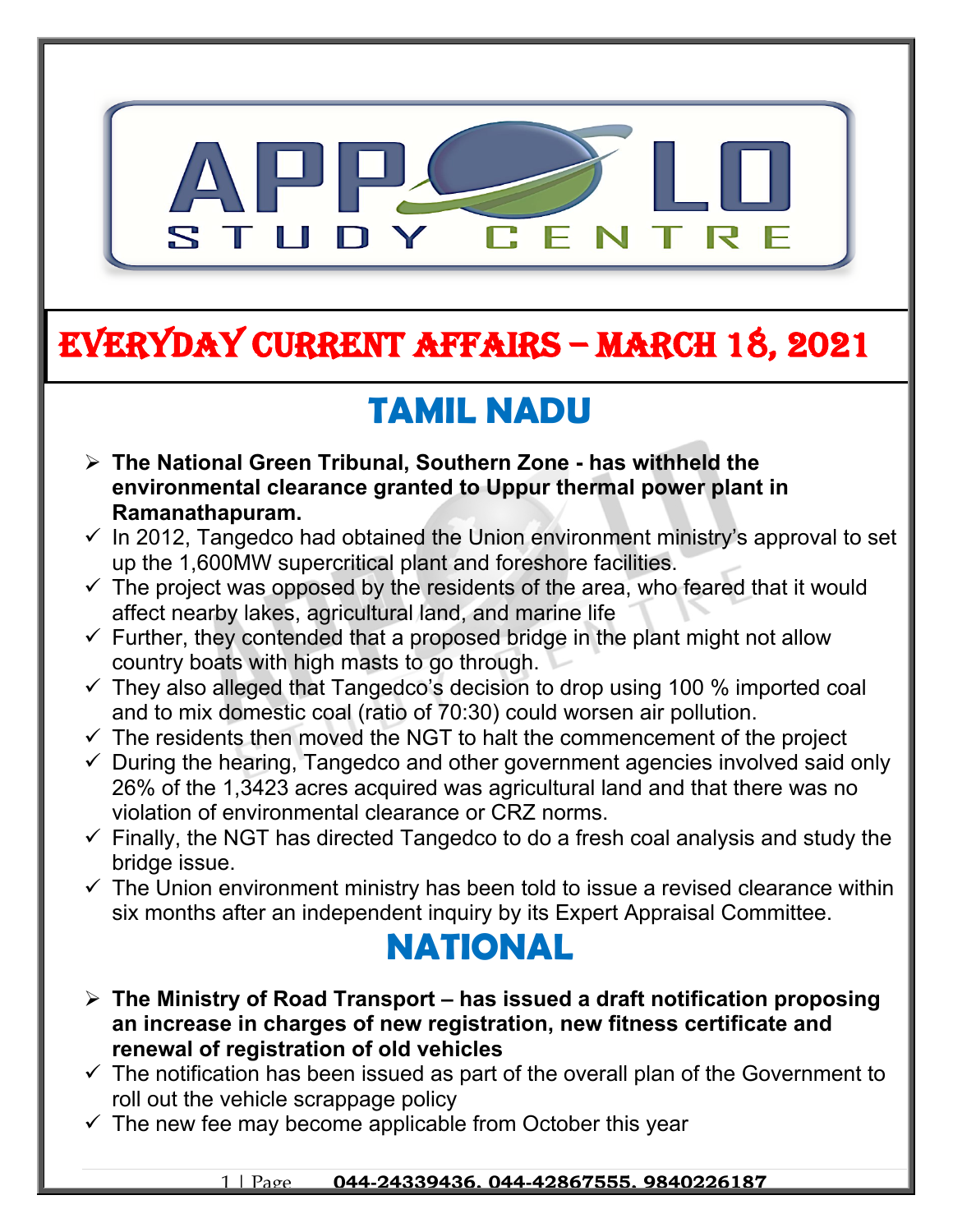- Accordingly, a fee of ₹5,000 is to be paid for renewing the registration of more than 15-year-old car, which is nearly eight times higher than the current charges.
- Similarly, the charges for registration renewal of old bike would be ₹1,000 compared to the current fee of ₹300.
- $\checkmark$  Obtaining a fitness renewal certificate for a 15 year plus bus or truck would be ₹12,500, which is nearly 21 times higher than what is paid now.

| Proposed fee for new registration & renewal of<br>registration for personal vehicles                                                                                        |                                   |                |
|-----------------------------------------------------------------------------------------------------------------------------------------------------------------------------|-----------------------------------|----------------|
| Vehicle types                                                                                                                                                               | Registration<br>fee               | Renewal<br>fee |
| Motorcycle                                                                                                                                                                  | <b>Rs 300</b>                     | Rs 1,000       |
| 3-wheeler & quadricycle                                                                                                                                                     | <b>Rs 600</b>                     | Rs 2,500       |
| LMV (Car/Jeep)                                                                                                                                                              | <b>Rs 600</b>                     | Rs 5,000       |
| Imported vehicle (car & above)                                                                                                                                              | Rs 5,000                          | Rs 40,000      |
|                                                                                                                                                                             |                                   |                |
|                                                                                                                                                                             |                                   |                |
|                                                                                                                                                                             | <b>New fitness</b><br>certificate | Renewal        |
|                                                                                                                                                                             | <b>Rs 500</b>                     | Rs 1,000       |
|                                                                                                                                                                             | Rs 1,000                          | Rs 3,500       |
|                                                                                                                                                                             | Rs 1,000                          | Rs 7,000       |
| Proposed fee for new fitness certificate &<br>renewal for commercial vehicles<br>Vehicle type<br>Motorcycle<br>3-wheeler/ quadricycle<br>Taxi/cab<br>Medium goods/passenger | Rs 1,300                          | Rs 10,000      |

- $\checkmark$  According to the proposal, delay in renewing registration of private vehicles would attract ₹300 to ₹500 penalty per month
- $\checkmark$  Also, any delay in renewal of fitness certificate for commercial vehicles would attract daily penalty of ₹50.
- **On March 17, the Ministry of Home Affairs clarified that there is no provision of 'detention centres' under the Citizenship Amendment Act (CAA) or the National Register of Indian Citizens (NRIC)**
- $\checkmark$  However, such 'detention centres' were set up by the state governments as per their local requirements to detain illegal immigrants/ foreigners who had completed their jail sentence and were awaiting deportation for want of travel papers.
- $\checkmark$  The details of number of such detention centres set up by the state/ UTs or the persons detained in these centres were not maintained centrally.
- $\checkmark$  This was informed by the Minister of State (Home), Nityanand Rai in reply to a question in the Lok Sabha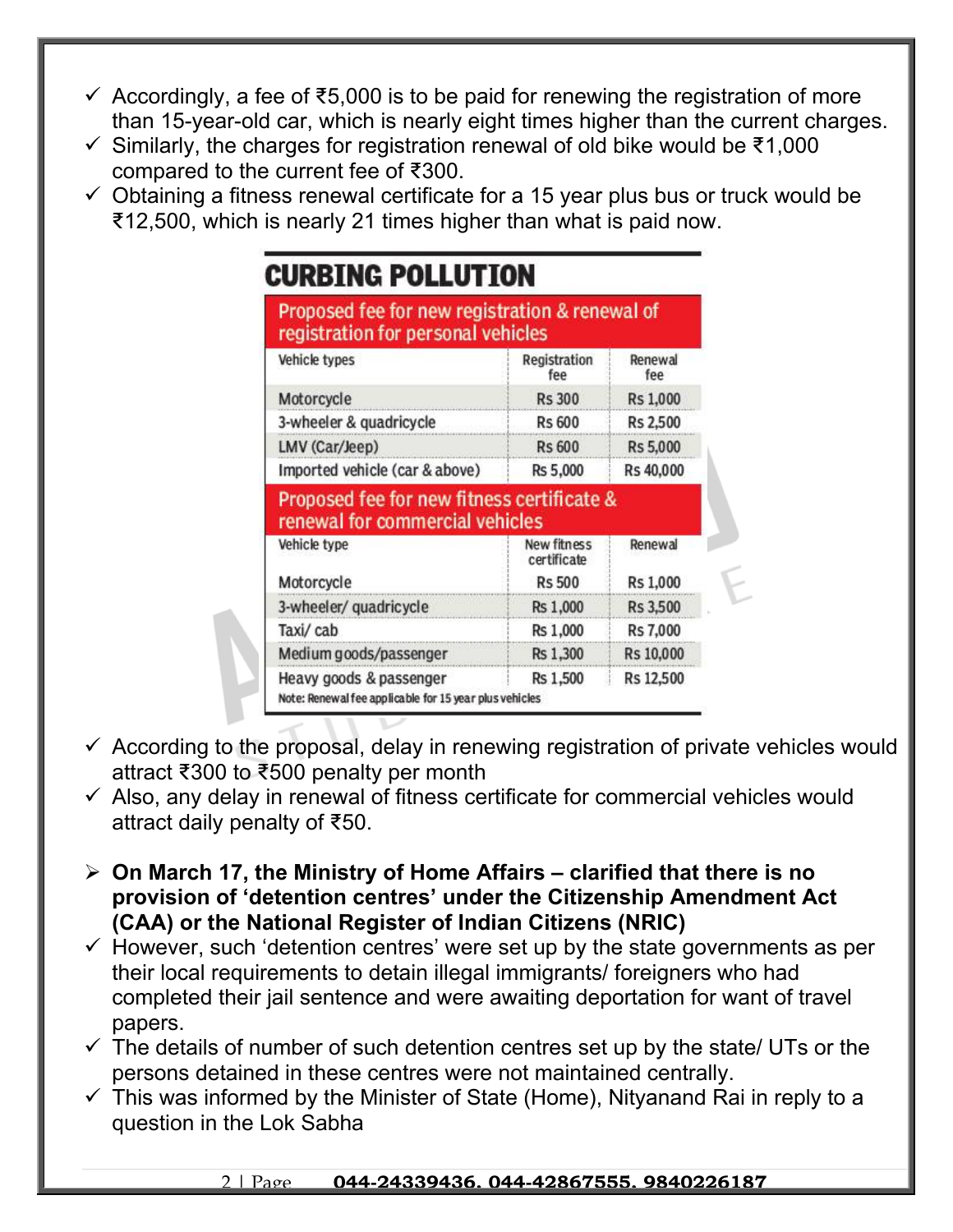- The Supreme Court had in an order dated February 28, 2012 directed that foreign nationals who had completed their sentence shall be released from jail immediately and be kept in an appropriate place with restricted movement pending their deportation/repatriation.
- $\checkmark$  Further, the Ministry of Home Affairs had on March 7, 2012 issued instructions to the state governments and UT administrations to comply with the apex court's directions.
- **The 107th report on demands for grants 2021-22 of the Ministry of Law and Justice – was tabled before the Rajya Sabha on March 16**
- $\checkmark$  The report was prepared by a Parliamentary standing committee comprising Bhupendar Yadav, MP and senior advocate as its chairman and 27 others including Tamil Nadu MP and senior advocate P Wilson.
- $\checkmark$  The report has recommended to the government to consider setting up regional benches of the Supreme Court in southern, western and eastern parts of the country to assist the poor people living in far-flung and remote areas
- $\checkmark$  It has also proposed increasing the retirement age of high court judges besides several other recommendations.
- $\checkmark$  The committee has also taken into consideration of the fact that 211 vacancies of judges are to be filled in high courts across the country.
- $\checkmark$  In this connection, it has commented that these vacancies may erode the public trust on the system as pendency of cases also increases every year
- $\checkmark$  Strongly recommending that existing vacancies in high courts be filled expeditiously, the committee wanted the composition of higher judiciary reflecting the socio-economic diversity and inclusiveness.
- $\checkmark$  The committee also noted the need to revisit the retirement age of high court judges to compensate for the large number of vacancies
- $\checkmark$  In this regard, it had recommended increase of the retirement age of High Court judges from 62 to 65, on par with the Supreme Court judges.
- **On March 16, the Union Cabinet chaired by the PM Narendra Modi has given approval on the Memorandum of Understanding (MoU) on cooperation in sports & youth affairs between India and Maldives.**
- $\checkmark$  The MoU on cooperation in sports and youth affairs was signed in November 2020.
- $\checkmark$  It was signed between Ministry of Youth Affairs and Sports of India and Ministry of Youth, Sports and Community Empowerment of Maldives.
- $\checkmark$  The bilateral exchange programmes under the MoU will help both countries to expand the expertise and knowledge with respect to sports science, sports medicines, coaching techniques and participation in youth festivals & camps.
- $\checkmark$  India was the first country to recognise the independence of Maldives in 1966
- $\checkmark$  The countries are founding members of South Asian Association for Regional Cooperation (SAARC) and South Asian Economic Union.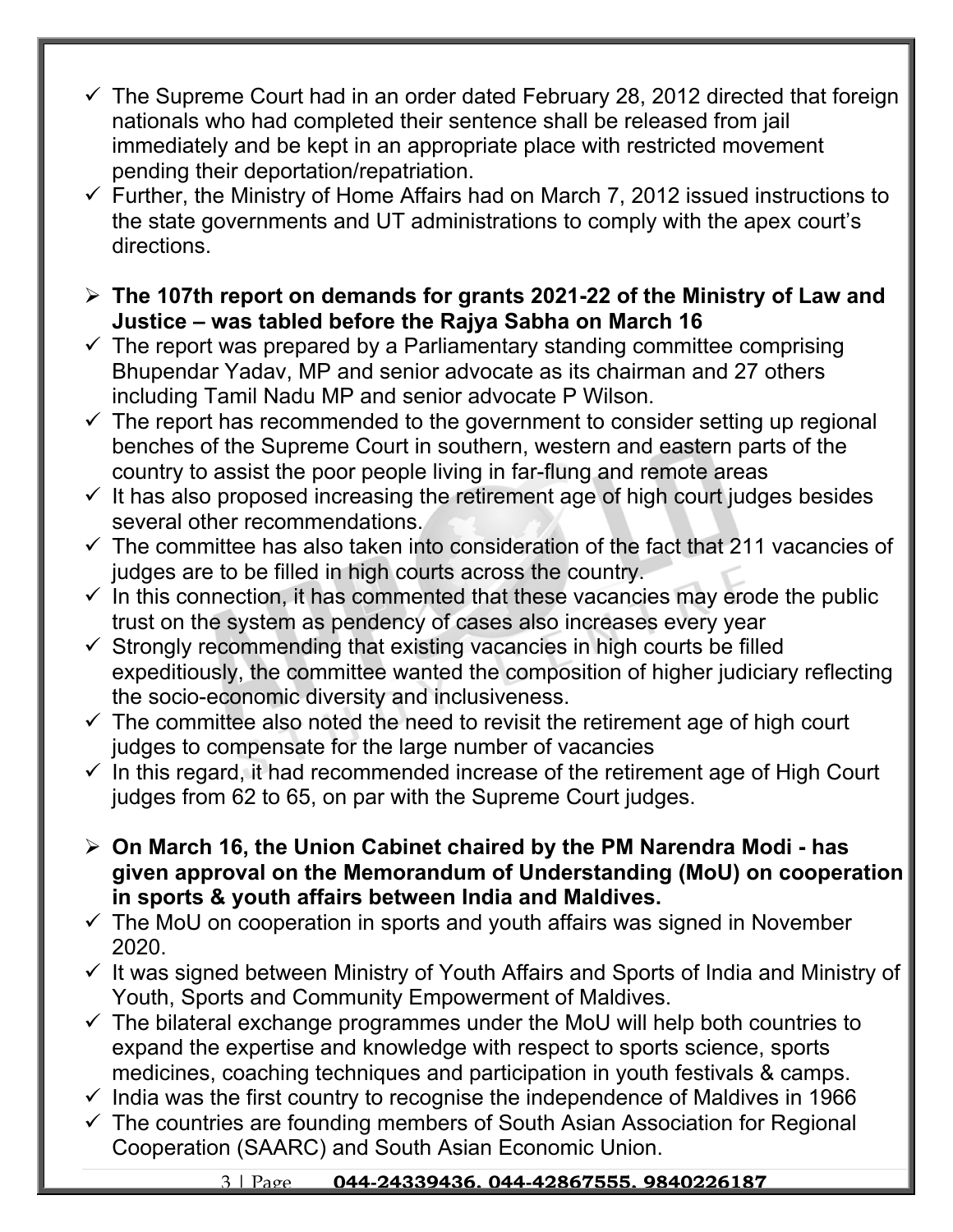**The railways - has connected the two ends of the main arch of the world's highest bridge on the Chenab river in Jammu and Kashmir's Reasi district**



- $\checkmark$  On March 14, the engineers have completed the arch bottom of the bridge, which is being called as one of the engineering marvels of Indian Railways
- $\checkmark$  The iconic bridge is being built at a height of 359 metres above the bed of the river and will be atleast 30 metres higher than the iconic Eiffel Tower in Paris, which is having a height of 324 metres
- $\checkmark$  The arch of the bridge across the river is being built by novel method of construction using the cable car
- $\checkmark$  The Chenab bridge is an Indian railway steel and concrete arch bridge being built in between the Bakkal and Kauri across the river Chenab.
- $\checkmark$  The base support of the bridge was completed in November 2017 after which the construction of main arch started
- $\checkmark$  The arch upper of the Chenab bridge is in making and will be completed soon.
- $\checkmark$  The total length is the bridge is 1315 metre.
- **On March 15, the Rajya Sabha has approved the "National Institute of Food Technology Bill, 2019"**
- $\checkmark$  The Bill declares the National Institute of Food Technology Entrepreneurship and Management, Kundli in Haryana and **Indian Institute of Food Processing Technology, Thanjavur in Tamil Nadu** as the "National Institutes of Food Technology, Entrepreneurship and Management".
- $\checkmark$  The Bill was introduced in the Upper House by Agriculture & Food Processing Minister Narendra Singh Tomar
- $\checkmark$  It also seeks to establish a board of Governors which will act as the principal executive body in the institute.
- $\checkmark$  The Bill also provides for the various routine academic functions of the institutes.
- $\checkmark$  During the introduction of the Bill, the Agriculture Minister said that "Reservation policy will also be applicable on these institutes".
- $\checkmark$  He also assured that people who are working in the food technology will be given representation in these institutes.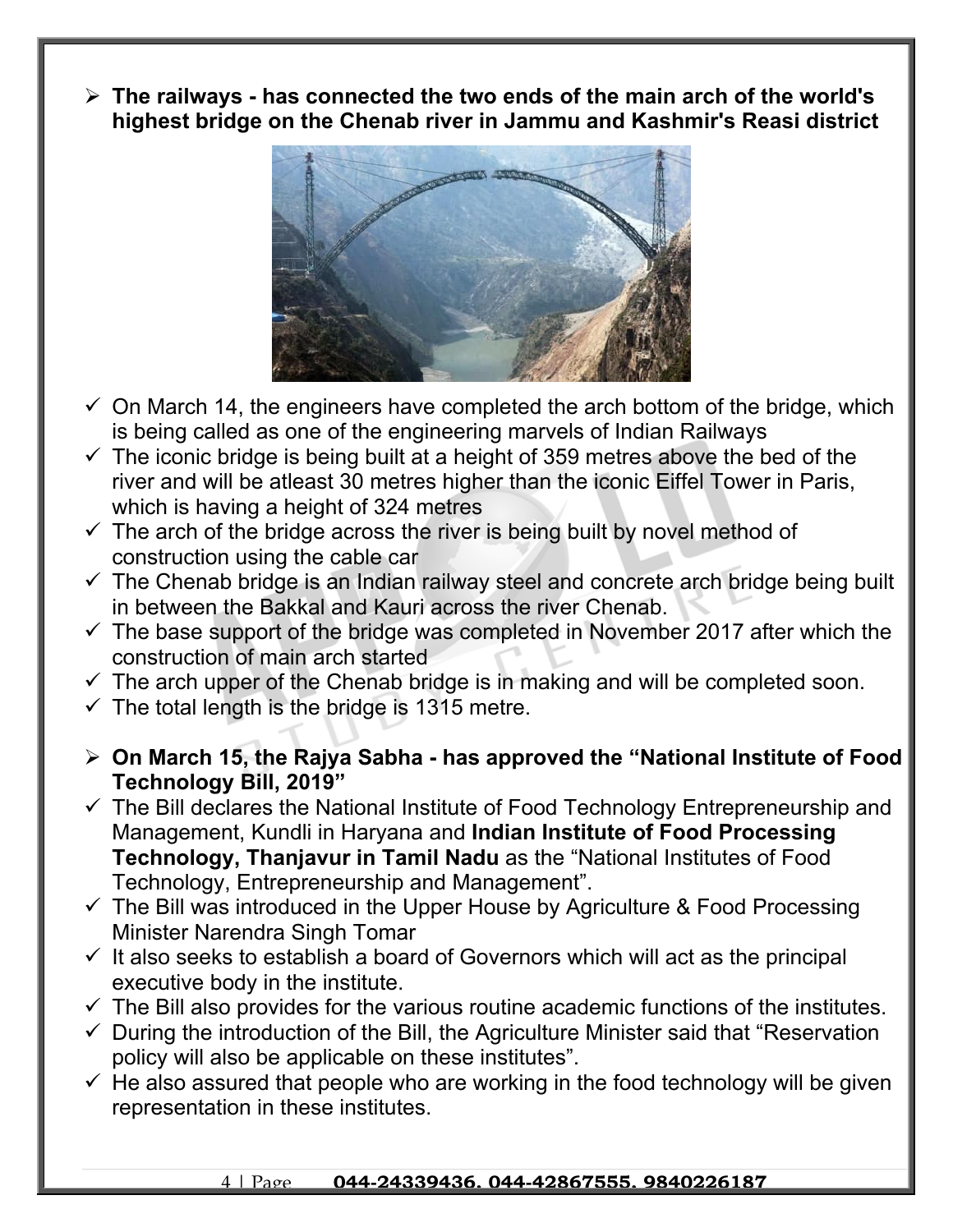- $\checkmark$  The "National Institute of Food Technology Bill" was introduced in the Rajya Sabha in February 2019 by the Minister of Food Processing Industries, Harsimrat Kaur Badal.
- $\checkmark$  After that, it was referred to the Standing Committee, which suggested several amendments to the bill, which were later approved by the Cabinet
- **On March 15, the National Green Tribunal (NGT) has established an oversight committee to prevent unregulated and unscientific mining in Meghalaya.**
- $\checkmark$  The order was passed by a 3-member bench headed by NGT chairperson, Justice Adarsh Kumar Goel
- $\checkmark$  The committee consisting of 12 members will be headed by Additional Secretary of the Ministry of Environment and Forest and Climate Change
- $\checkmark$  It will oversee the compliance of the 2019 judgment given by the Supreme Court on the issue
- $\checkmark$  The Regional Officer of the MoEF of Shillong will act as the Member Secretary of the Committee.
- $\checkmark$  He will coordinate with the working of Committee and will deal with day-to-day issues as per the decisions of Committee.
- $\checkmark$  The committee will be meeting within one month to take stock of the situation and plan for the future actions.
- $\checkmark$  Coal mining was banned by the NGT on April 17, 2014
- $\checkmark$  The committee was established after the NGT observed that rat-hole mining takes place in Meghalaya despite the government ban on it.
- $\checkmark$  The digging of narrow horizontal tunnels which is usually 3-4 feet in height through which only a single person can enter and extract coal is called as the "Rat Hole Mining".
- **On March 15, the Marine Aids to Navigation Bill 2021 was introduced in the Lok Sabha by Minister of Ports, Shipping and Waterways, Mansukh Mandaviya.**
- $\checkmark$  The bill seeks to provide a fresh framework so as to establish and manage the vessel traffic services.
- $\checkmark$  It incorporates a new term "marine aids to navigation" instead of the traditional term "lighthouse" incorporating the use of modern technologies in the navigation.
- $\checkmark$  It also seeks to rename the "Director General of Lighthouse and Lightships" as the "Director General" so as to provide a framework to establish, operate and manage the vessel traffic services and other functions such as wreck flagging, training & certification.
- $\checkmark$  It also empowers the Directorate General of Lighthouses and Lightships (DGLL) by providing additional power and functions.
- $\checkmark$  The bill seeks to replace the nine-decade-old law governing the lighthouses.
- $\checkmark$  It also aims to identify and develop the heritage lighthouses.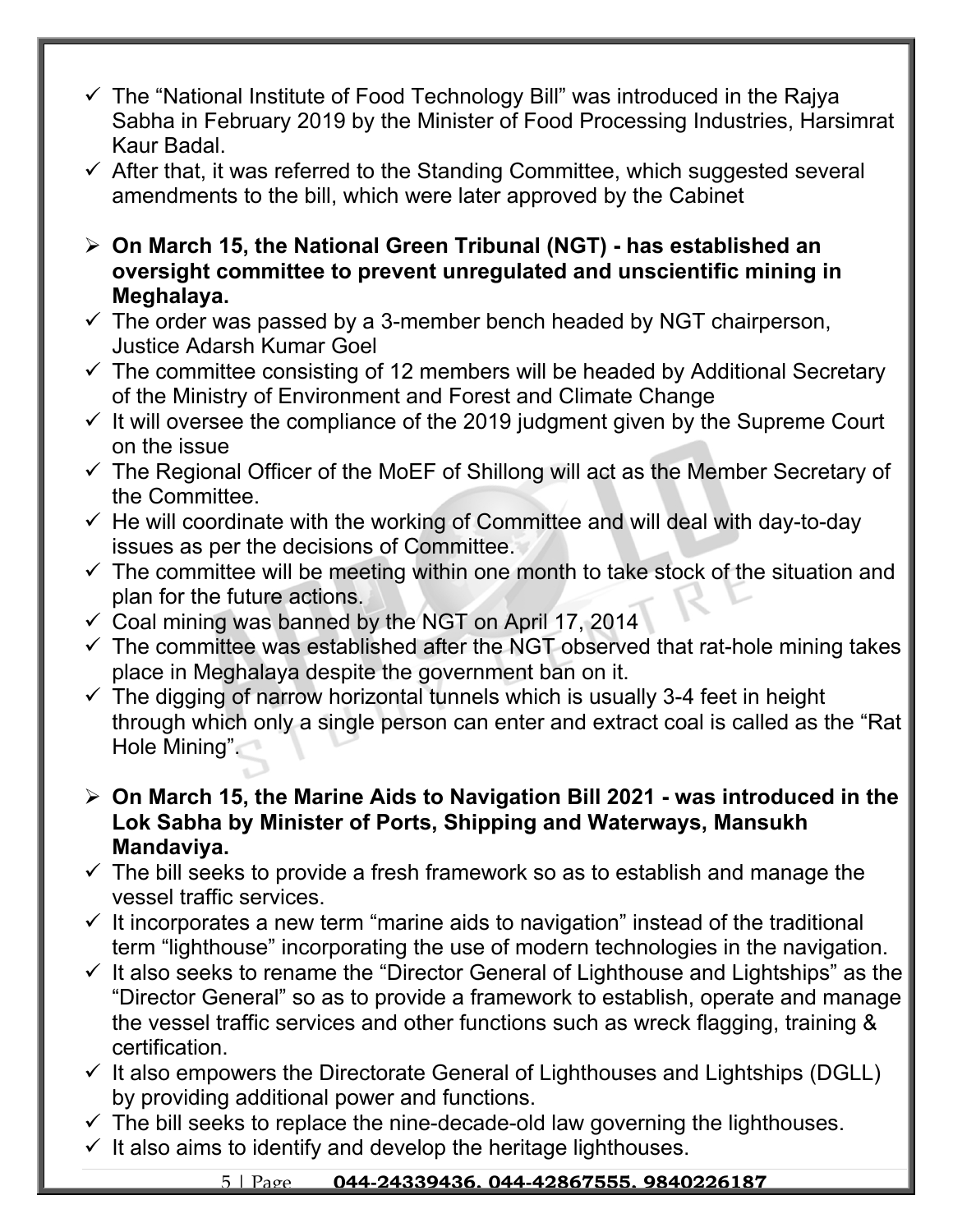- $\checkmark$  The bill was introduced in the Lok Sabha with the aim of repealing the colonial Lighthouse Act, 1927.
- **The Ministry of Home Affairs (MHA) introduced the "Government of NCT of Delhi (Amendment) Bill, 2021 in the Lok Sabha on March 15, 2021.**
- $\checkmark$  The bill proposes that the "Government" in the National Capital Territory of Delhi means "Lieutenant Governor" (L-G) of Delhi.
- $\checkmark$  It provides for the discretionary powers to L-G of Delhi even in matters where the law-making power rests with the Legislative Assembly of Delhi.
- $\checkmark$  The proposed bill further seeks to ensure that the L-G is "necessarily granted an opportunity" in order to give opinion before any decision of the Council of Ministers or Delhi Cabinet is implemented.
- $\checkmark$  The Bill was introduced in order to amend sections 21, 24, 33 and 44 of Act of 1991.
- $\checkmark$  The existing laws provide that the Legislative Assembly of Delhi has the power to make laws in all matters excluding the police, public order and land.
- **On March 16, Rajya Sabha has passed the "National Commission for Allied and Healthcare Professional Bill, 2020" by voice vote**
- $\checkmark$  The Bill seeks to regulate & maintain the standards of education & services by allied & healthcare professionals.
- $\checkmark$  It will benefit around 8 to 9 lakh existing allied and healthcare professionals.
- $\checkmark$  With the implementation of the bill, these professionals will be ready to cater the global demand of 1.80 crore professional by 2030 as predicted by WHO global workforce report.
- $\checkmark$  Allied and healthcare professions include a huge range of workers to diagnose, evaluate and treat the acute and chronic diseases.
- $\checkmark$  The Allied and Healthcare Professions Bill, 2018, was introduced in Rajya Sabha in 2018.
- $\checkmark$  It was then referred to the Department Related Parliamentary Standing Committee, which further recommended several amendments.
- $\checkmark$  Then, the bill was withdrawn and a new Bill called the National Commission for Allied and Healthcare Professions Bill, 2020 was introduced which incorporated the recommendations made by the panel.

## **INDIA AND NEIGHBOURS**

- **China continued to remain on top of the list of countries from where India imported goods during January-December, 2020.**
- $\checkmark$  This was informed by Minister of State (commerce and industry) Hardeep Singh Puri in Lok Sabha on March 17 in reply to a question
- $\checkmark$  In his written reply, the minister said China, USA, UAE, Saudi Arabia and Iraq were the top five countries (in that order), from where India sourced its imports.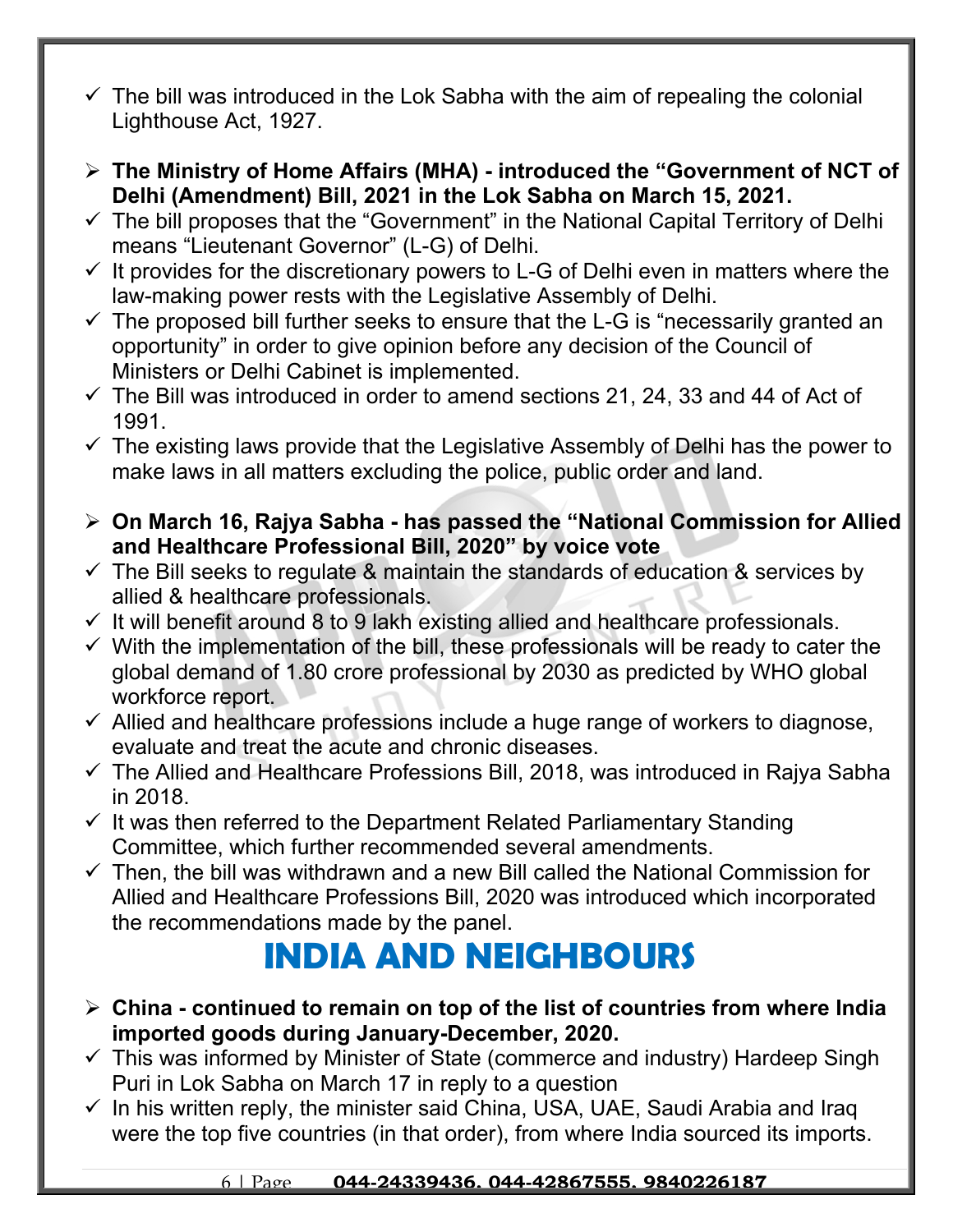- $\checkmark$  As per the reply, the top five countries from where India imported goods during 2020 (January- December) are China with goods worth \$58.71 billion, United States of America (\$26.89 billion), United Arab Emirates (\$23.96 billion), Saudi Arab (\$17.73 billion) and Iraq (\$16.26 billion).
- $\checkmark$  The amount of total imports from the top five countries is worth \$143.55 billion, which amounts to 38.59% of the total imports which amounts to \$371.98 billion.
- $\checkmark$  The major items of import from China, according to the minister, were "products" such as telecom instruments, computer hardware and peripherals, fertilizers, electronic components/instruments, project goods, organic chemicals, drug intermediates, consumer electronics, electrical machinery etc".

#### **PERSONALITIES**

 **The Prime Minister of United Kingdom, Boris Johnson – will be visiting India in the month of April, 2021.** 



- $\checkmark$  He was earlier supposed to visit India in January 2021 for the India's Republic Day Celebrations as the chief guest but he cancelled his visit considering the increasing Covid-19 cases in United Kingdom.
- $\checkmark$  The British PM's visit is aimed at strengthening India-UK ties and countering the influence of China in the Indo-Pacific region
- $\checkmark$  During his visit, a British aircraft will be deployed in the region
- $\checkmark$  The ties between the UK and China were strained due to issues involving Covid-19 pandemic and controversial Hong Kong national security law.
- $\checkmark$  Further, Britain has deployed a military aircraft called "Queen Elizabeth aircraft carrier" in the South China Sea to counter the aggression of Chinese forces

# **SCIENCE, TECHNOLOGY & ENVIRONMENT**

- **On March 16, Finnish telecom equipment maker, Nokia announced that it has partnered with the Microsoft, Amazon web services and Google to develop a new cloud-based 5G radio solution.**
- $\checkmark$  This solution will be developed with its radio access network (RNA) technology.
- $\checkmark$  RAN is the part of a mobile telecommunication system.
- $\checkmark$  The functionality of RAN is typically provided by a silicon chip which resides in both the core network and the user equipment.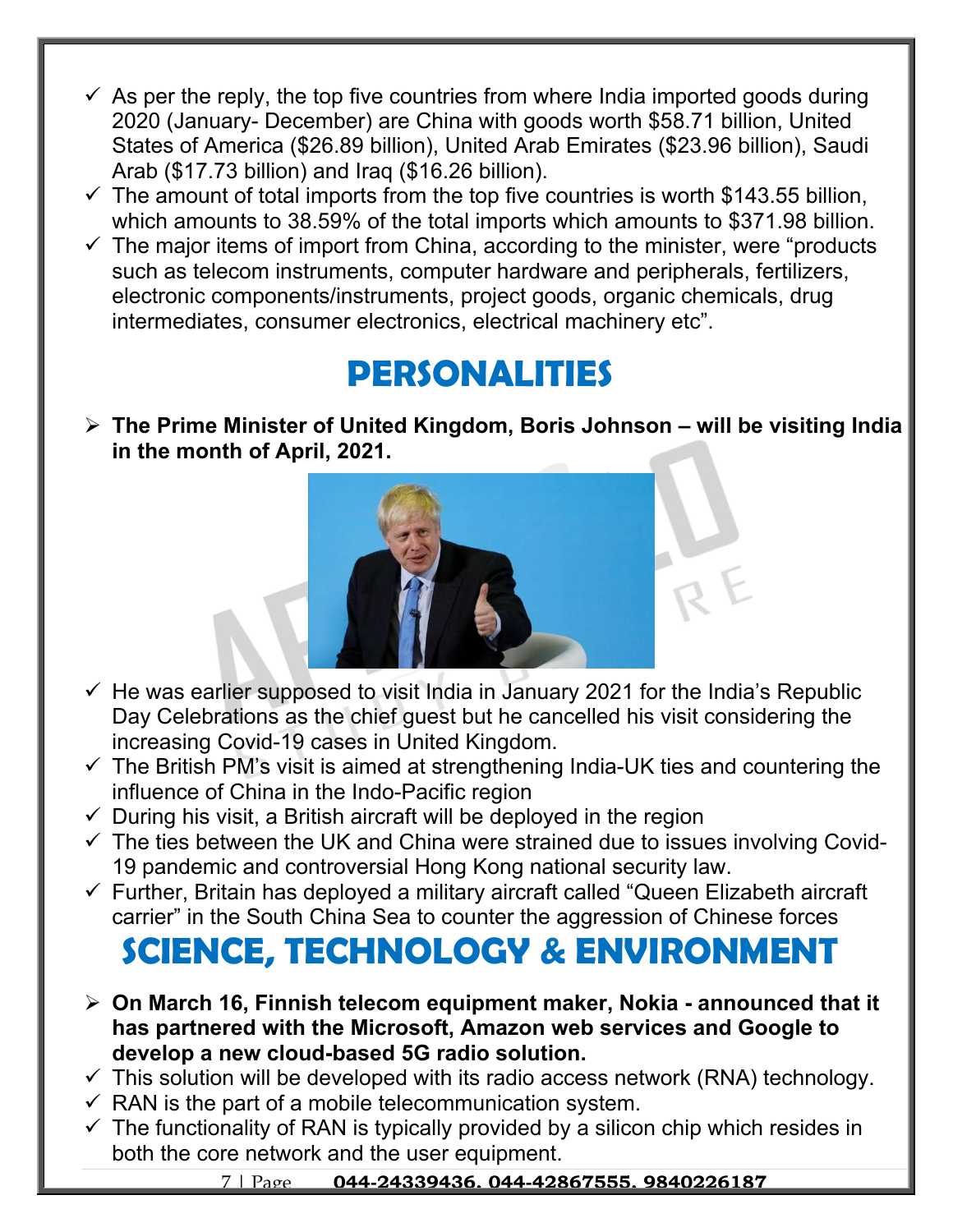- $\checkmark$  It resides between a device like computer, mobile phone or any remotely controlled machine, providing connection with the core network.
- $\checkmark$  Some of the examples of radio access network types include GRAN, GERAN, UTRAN and E-UTRAN
- $\checkmark$  Using the concept of RAN, a single handset or phone can be connected to multiple radio access networks simultaneously as 'dual-mode' handsets
- $\checkmark$  Such devices also transfer the ongoing call across different radio access networks without any disruption to users.



 **The Kalyani Rafael Advanced Systems (KRAS) - has released the first batch of Medium Range Surface to Air Missile (MRSAM) kits for Indian Army and Indian Air Force (IAF) from its facility located near the Hyderabad international airport**



- $\checkmark$  The KRAS is a joint venture between the Kalyani Group of India and Rafael Advanced Defence Systems of Israel
- $\checkmark$  The KRAS will deliver more than 1000 MRSAM missile kits to India in the coming years
- $\checkmark$  These missile sections will then be sent for future integration to the Bharat Dynamics Limited (BDL).
- $\checkmark$  KRAS also address the Maintenance and Repair Operations (MRO) of the major in-service Air Defence Missile System in the Indian Air Force.
- $\checkmark$  The MRSAM was developed by the Defence Research and Development Organization (DRDO) in association with the Israel Aerospace Industries (IAI) and handed over to India in August 2019.
- $\checkmark$  The 4.5m-long missile system comprises one command & control system, one tracking radar, mobile launcher systems and missiles.
- $\checkmark$  Rafael Advanced Defense Systems designs, develops, manufactures and supplies a wide range of high-tech defense systems for air, land, sea, and space applications for the Israel defense forces and the Israeli defense establishment